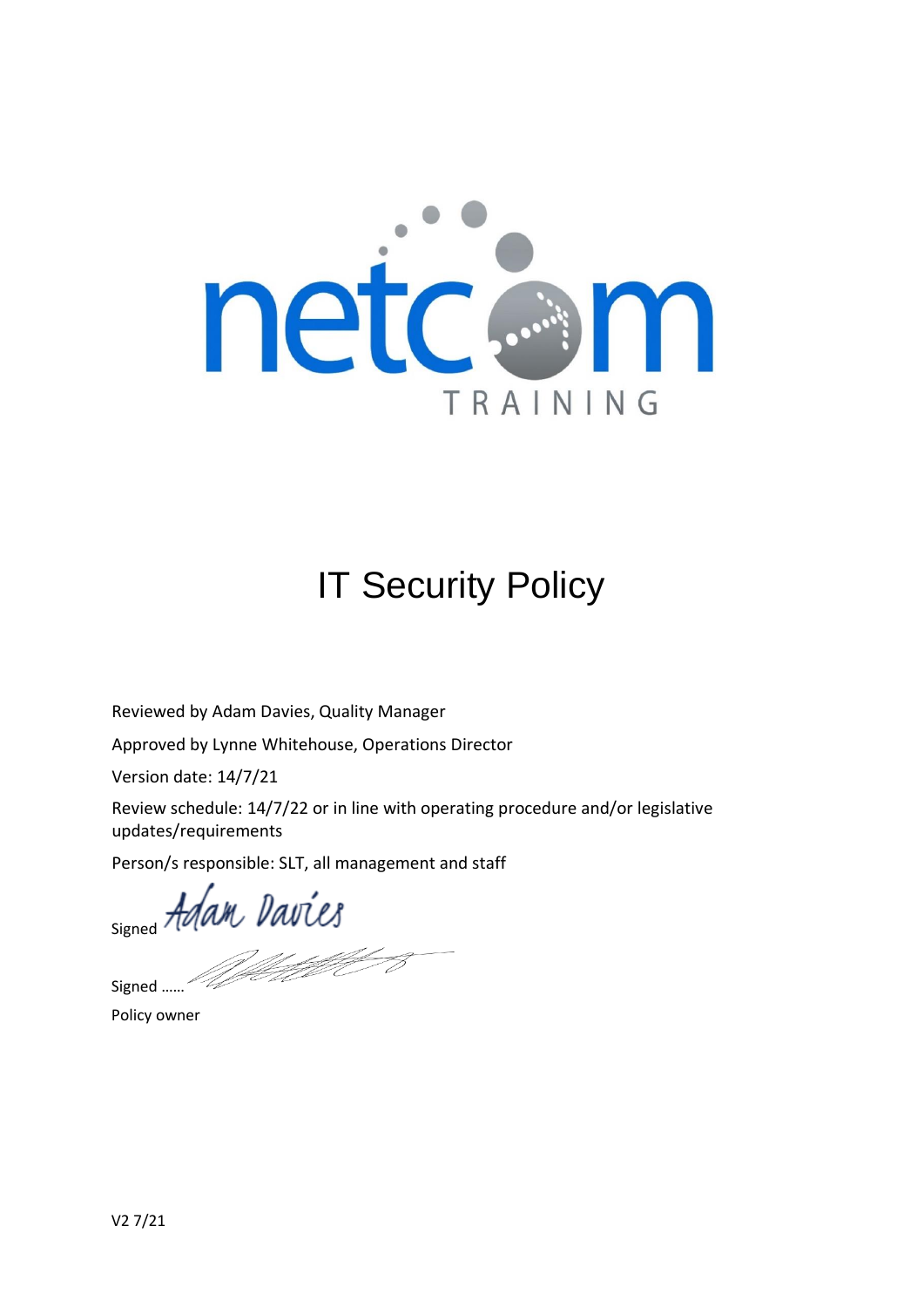## Contents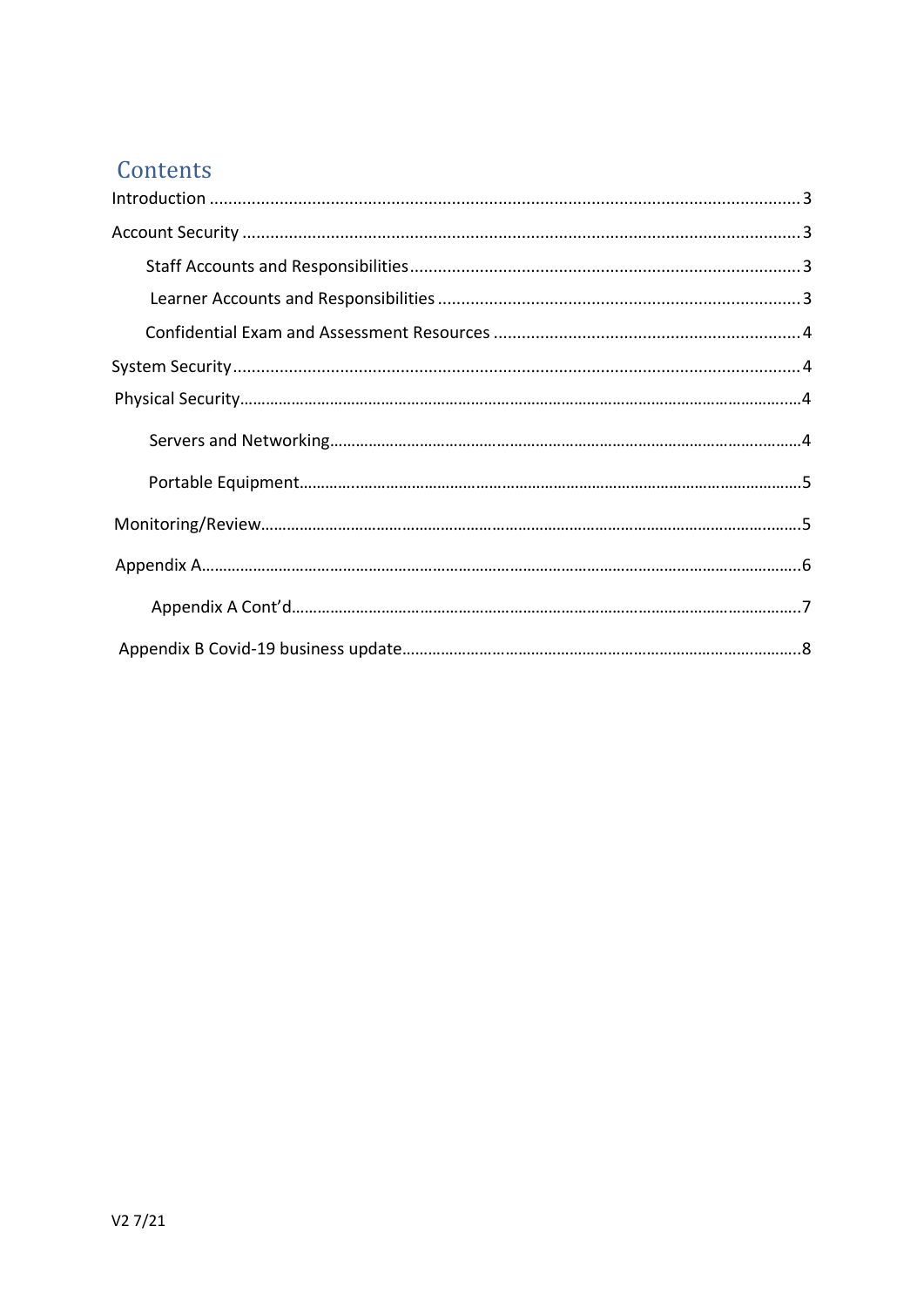## **Overview**

This policy sets out key objectives to protect the security of the company computer network and resources and the principles and responsibilities in relation to the safe and effective management of its information management systems. Suitable levels of security will be applied to mitigate the risks of theft, loss, misuse, damage, or abuse. The policy will apply to all staff, learners and any other party accessing company information systems and networks. All users will need to be aware of the confidentiality and integrity of data they may handle

## Account Security

### Staff Accounts and Responsibilities

All staff (including contracted, temporary and agency staff where applicable) must agree to written terms and conditions covering the safe and acceptable use of IT before access can be granted to enable the use of the company's IT systems. (See Appendix A)

Unique user ID and login credentials observing generally agreed best practice password security measures will be provided which must not be shared with other staff. This will also enable individual usage to be tracked and monitored if there may be reason to do so to ensure the appropriate security processes are maintained and to avoid potential breaches of policy requirements.

The IT department will ensure that:

- Temporary staff accounts will be set to expire at the end of the staff contract period.
- Staff accounts will be disabled when a member of staff's employment ends or in times of an extended absence.
- Staff accounts are only assigned rights and permissions commensurate with job roles and responsibilities.

Awareness training about electronic information security and the proper use of the company's IT systems will form part of the Staff induction process.

#### Learner Accounts and Responsibilities

In order to use the company's IT Systems, learners must agree to written terms and conditions covering the safe and acceptable use of IT before they will be allowed access.

Awareness training about electronic information security and the proper use of the company's IT systems will form part of the Learner Induction process.

Learner accounts will be individually assigned where applicable and are not to be shared to protect the privacy of information. The same tracking/monitoring of usage processes apply as per those detailed for staff.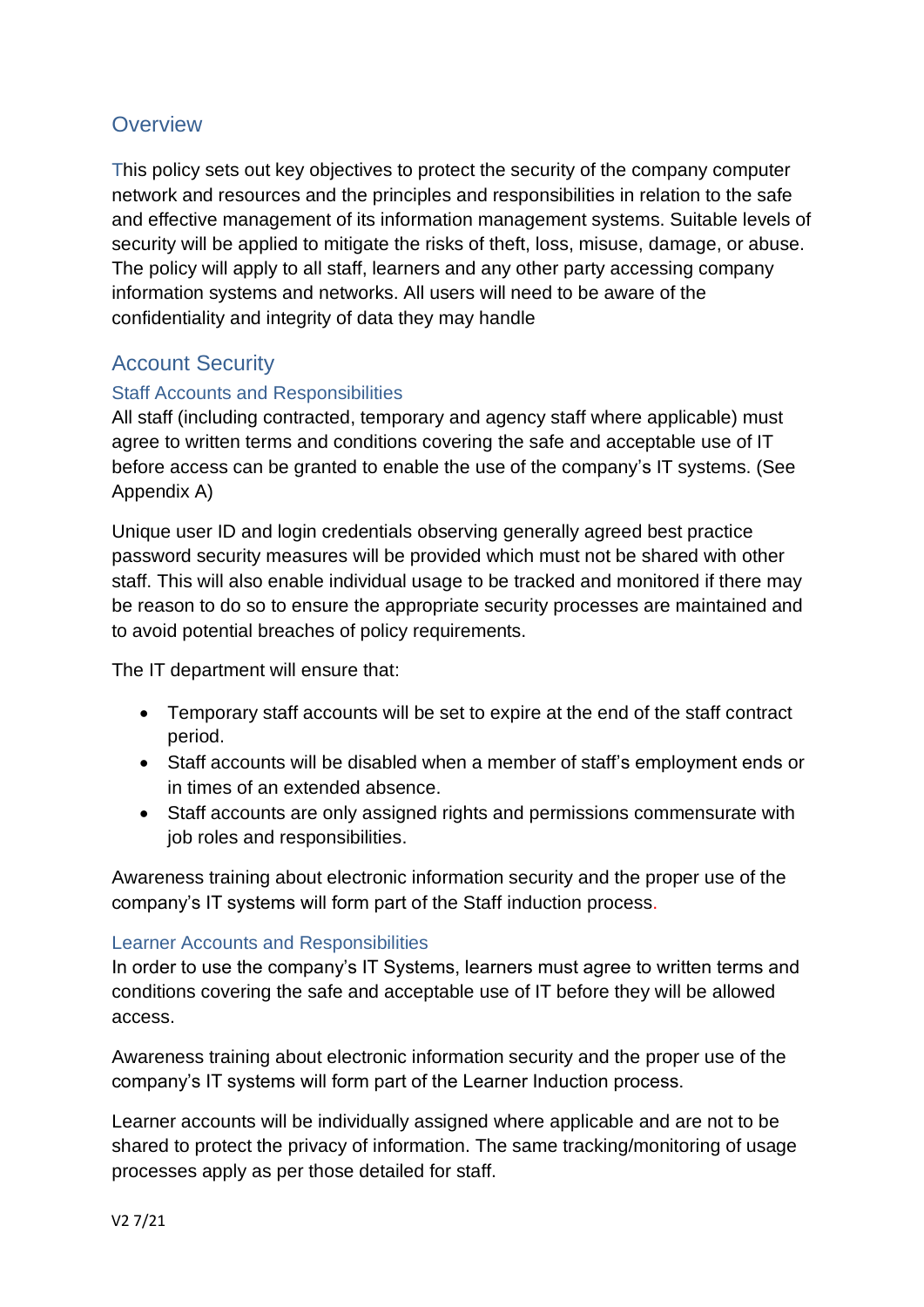The company IT department will ensure that:

• Learner accounts are only assigned access rights and permissions that are appropriate to course study and assessment requirement and will be set to expire within an agreed timescale following course completion.

There is no requirement for any learner to store any personal or confidential information on the company's IT system.

## Confidential Exam and Assessment Resources

Examination or assessment resources will be accessible via Cloud based services negating the need to add or remove them from the local system by an authorised person either using removable media or through a user account with a suitable level of permissions. In unforeseen circumstances where removable media may be required, it will be stored in a locked cabinet when not in use. Awarding body guidelines and procedures will be followed at all times to preserve the confidentiality of data and integrity of qualifications.

#### System Security

All systems, such as servers, network equipment, wireless access and workstations will have security features enabled/installed, such as firewalls, antivirus, encryption, etc. appropriate to the device, in order to harden the systems against attack. Staff will be advised to carry out any authorised security updates and installation processes when prompted to do so.

Operating systems and firmware on all devices are supported by a supplier that has regular updates and fixes for security problems. Any previously used applications that are no longer supported have been removed.

All unnecessary or unused features or facilities will be disabled or removed in order to reduce the attack surface of the systems.

All configurable devices will have a secure administration account with a secure username/password which is known only to authorised members of the IT department.

## Physical Security

### Servers and Networking

Cloud based virtual servers are in operation negating the need to have physical servers on site holding personal or confidential data (including exam and assessment resources). "Test" servers are located on site for the purposes of demonstrations and lab work only as part of learning programme tuition and practice use. The LAN cabinet is kept locked and only accessible to authorised personnel.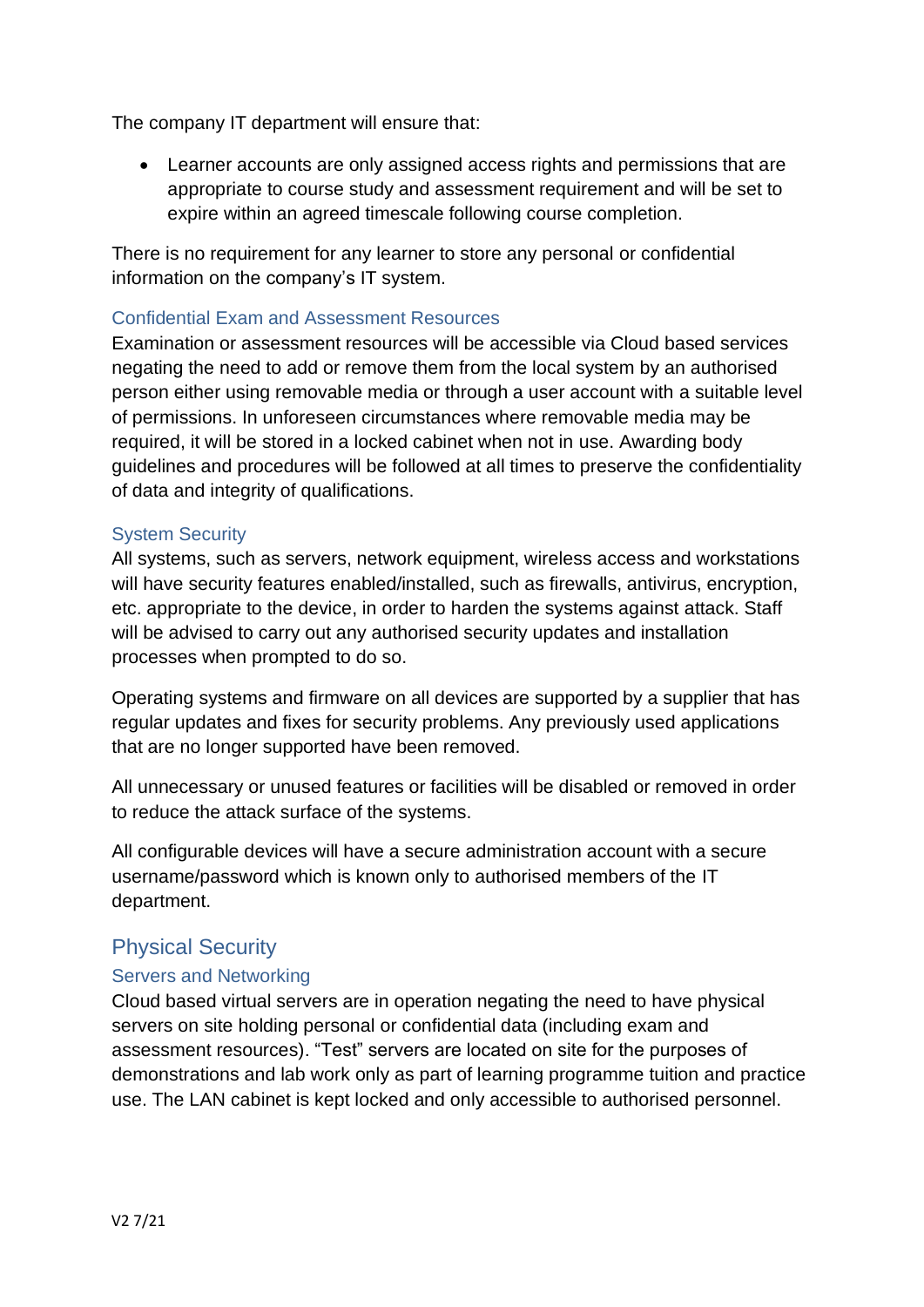#### Portable Equipment

Any portable IT equipment must be either appropriately secured to prevent removal or kept in a secure locked environment when not in use. If the latter, the equipment will not be left with unsupervised learners or visitors.

## Service Provider

The business will invoke a Disaster Recovery plan with its IT service provider to ensure that systems essential to the delivery or the administration of learning programmes, including apprenticeships are recovered and operational as soon as is reasonably practicable in the event of service failure/loss. Data is stored on cloudbased services and backed up as part of normal procedure to assist this objective. The service provider will commit to the following as part of the continuity agreement:

- Review incident history
- Gather diagnostics
- Propose repair/replacement/response based on the nature/scale of the incident
- Arrange technical personnel, if applicable
- Provide regular status updates
- Contact to confirm successful resolution
- Provide the Customer with DR Incident Report

#### Monitoring/review

The policy and procedures will be reviewed at least annually or in the light of significant changes to processes or legal requirements or policy breaches. Any such changes will be communicated at the earliest opportunity to all relevant staff, learners and other parties that may be affected.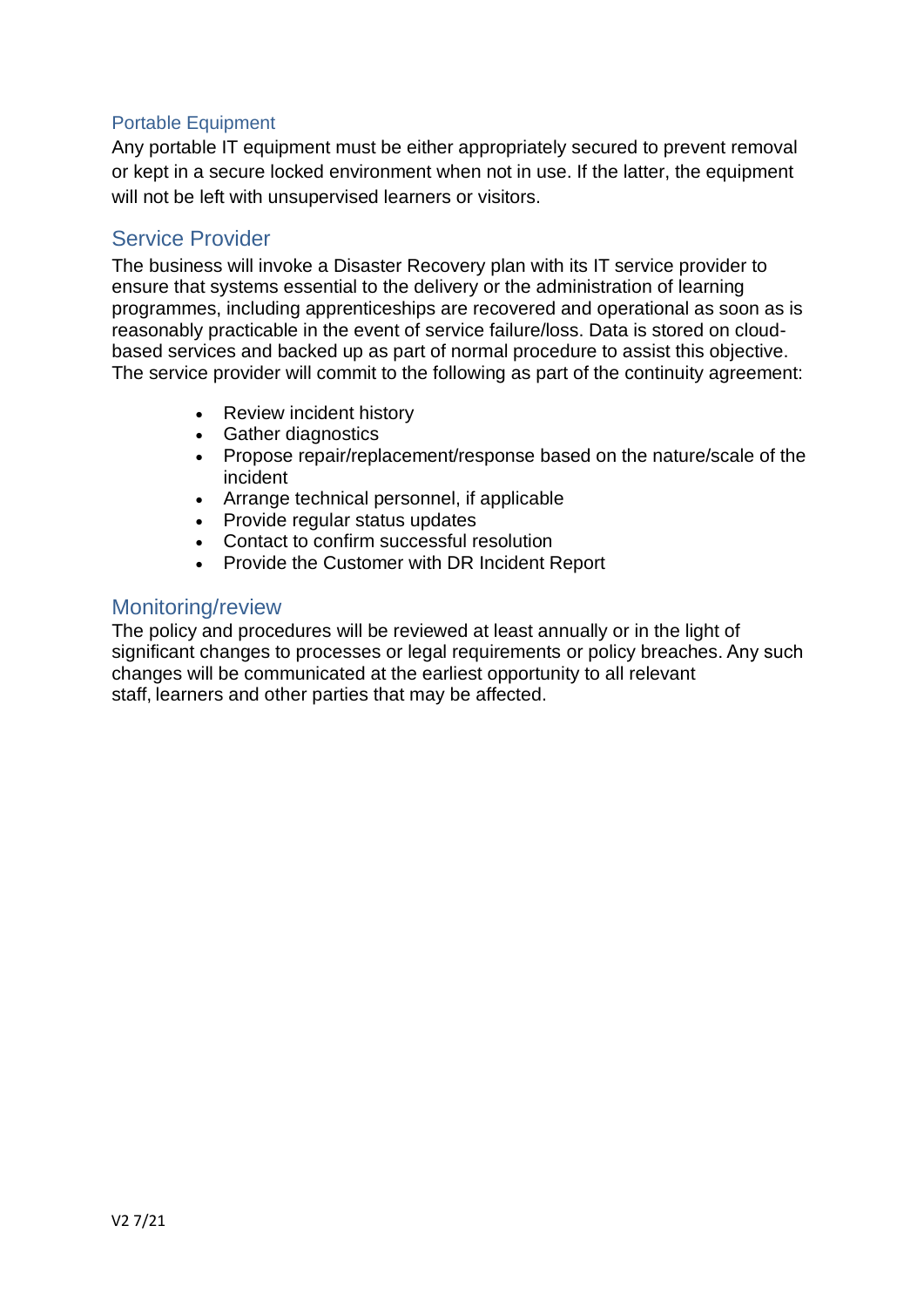## Appendix A

## Computer Systems and Internet Usage Terms and Conditions

- 1. Netcom Training Ltd (the Company) shall reserve the right to review all files and records and the right to periodically monitor, audit and review network, workstation, internet, and email use on the company network. No employee or learner should have any expectation of privacy as to internet access. Our IT department may request a review of internet activity to analyse usage patterns and may choose to perform detailed analysis of the data to assure the training centre network and internet access are devoted to maintaining the highest levels of productivity and security.
- 2. The Company will not tolerate the use of cyber-bullying of individuals using mobile phones, social networking sites or other. It is an offence to send indecent, offensive, or threatening messages with the purpose of causing the recipient distress or anxiety. Suspected or actual cases amounting to cyber-bullying will lead to investigatory proceedings and disciplinary action where applicable and staff dismissal and/or the termination of a learner's programme in the most severe instances.
- 3. Sexually explicit, illegal, or other potentially offensive material may not be viewed, archived, stored, distributed, edited or recorded using the training centre network. Such activities will be viewed as gross misconduct and where appropriate reported to the Police.
- 4. In the event of company systems being connected accidentally to a site that contains sexually explicit or offensive material, the user must disconnect from that site immediately and the line manager or tutor (in the case of learners) informed of the incident.
- 5. Nobody may use the company network or internet access to knowingly download or distribute pirated software or data.
- 6. Nobody may use the company network or internet access to knowingly propagate any virus, worm, Trojan horse, trap-door program code or malicious malware.
- 7. Nobody may use the company network or internet access to knowingly disable or overload any computer system or network, or to circumvent any system intended to protect the privacy or security of another user (commonly known as 'hacking').
- 8. Those accessing the company network may only download licensed and registered software directly related to the user's permission requirements or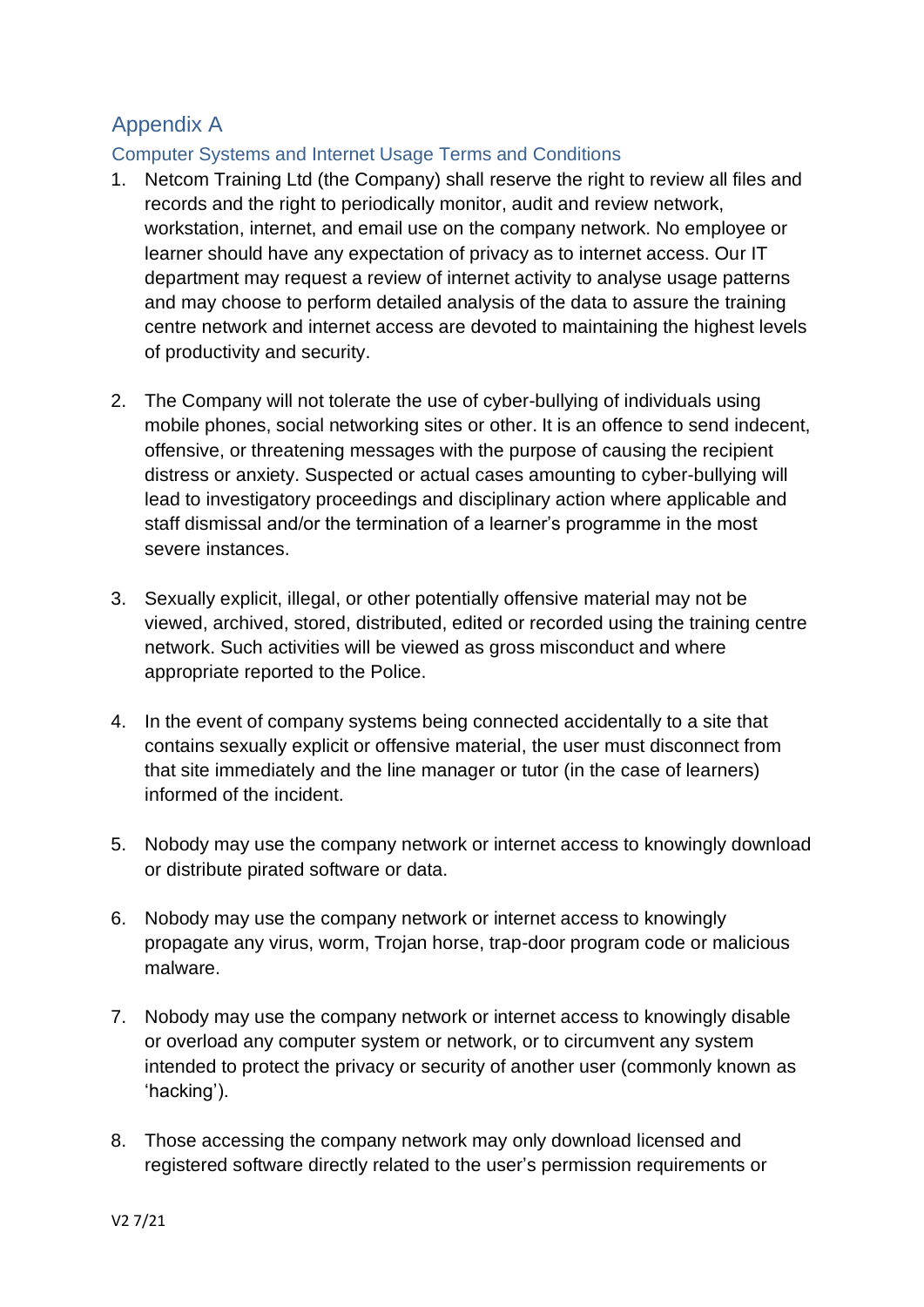requested purpose requiring senior management approval e.g., educational activities for learners. Downloaded software must only be used under the terms and conditions of its licence. Any decision to install new company wide software or part thereof will require authorisation from the Operations Director in consultation with the IT department.

- 9. Nobody may use the company network to knowingly download and make use of entertainment software or games via the internet or LAN.
- 10. Personal devices such as laptops, smartphones and tablets are not permitted to be attached to the training centre network unless authorised by the IT department. USB and optical drives can be used for removable media where devices have been virus scanned at the point of installation and under the supervision of the trainer in the case of learners wishing to view and edit any documents for the purpose of their learning. Autorun will be disabled on USB and optical drives to reduce the risk of malware infecting computer systems.
- 11. Any file that is downloaded to the company's network must be scanned for viruses before it is run or accessed.
- 12. Unsupervised learner access to the classrooms and computers before or after class sessions or during breaks is not permitted.
- 13. No company desktop PC may be opened internally, or any component removed other than those machines specifically designated as 'practical workshop PCs' and then only under the direction of a technical trainer. Any hardware failure should be reported to the IT department who will troubleshoot and aim to resolve the issue.
- 14. Home based/mobile workers will be required to adhere to the following secure working practices in relation to data protection:
	- Follow all procedures set out within this policy and observe all terms and conditions
	- Use only organisationally approved technology(hardware and software) to provide a suitable level of protection
	- Maintain confidentiality within a home environment or other business setting
	- Avoid printing out information relating to private/confidential data unless absolutely necessary
	- Secure equipment when not in use, ideally locked away
	- Carry out company approved software security updates when required
	- Use company e mail and messaging accounts only for the transmission of personal/confidential data